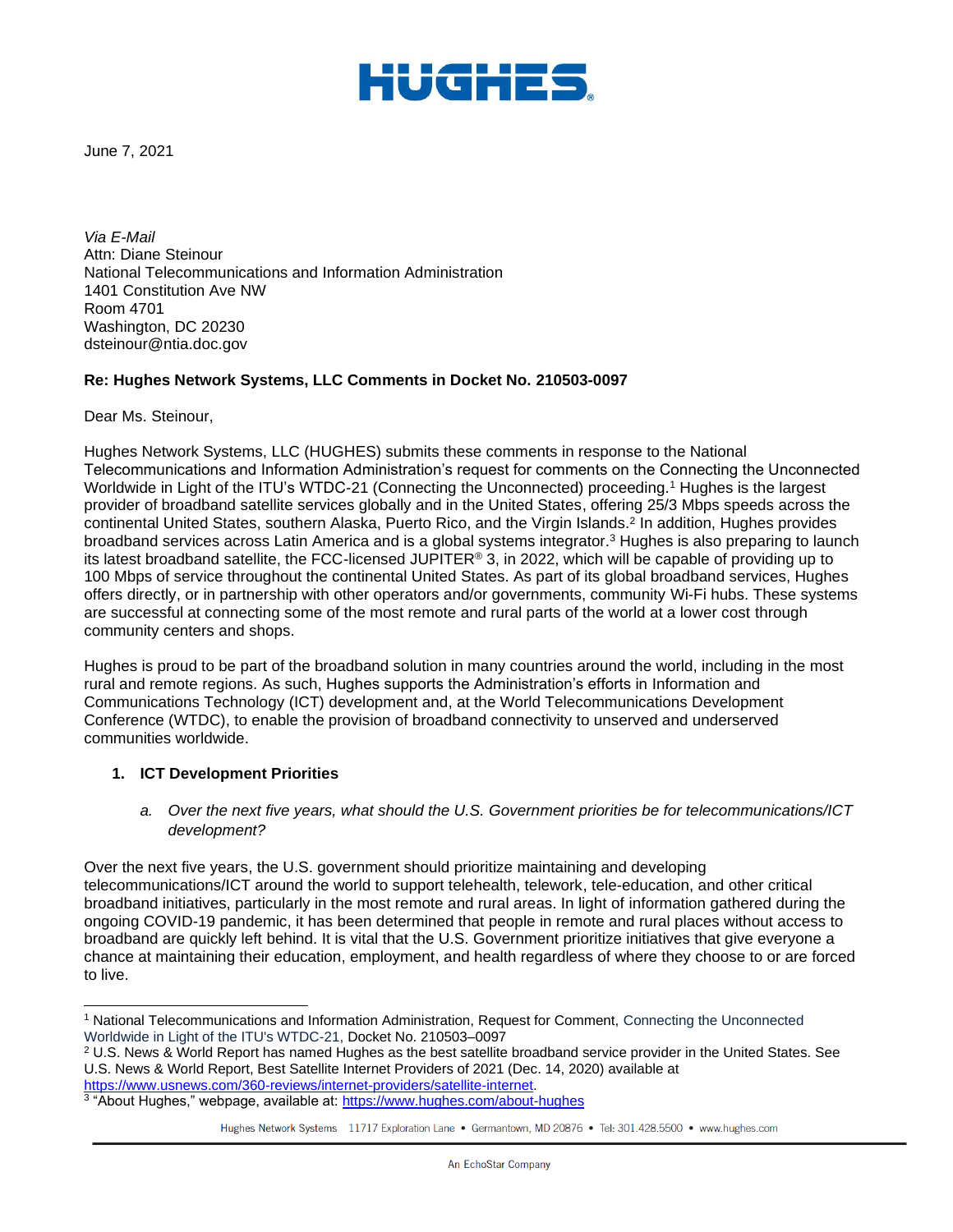To best advance this initiative, it is critical that the U.S. Government prioritize these broadband programs on a technology-neutral basis. There is no one-size-fits-all technology, so technology neutrality is key to accommodating different geographical and economic limitations and ensuring that the correct technology is being utilized. In many cases, it will take a variety of terrestrial and non-terrestrial solutions, including satellite broadband, to successfully meet the needs for broadband deployment. In particular, satellite broadband is an optimal solution where geography and/or deployment costs make terrestrial broadband unattractive. In addition, satellite broadband can be deployed in a matter of days as opposed to the months or years often required for terrestrial broadband deployment. This is an especially important consideration in countries with difficult terrain or geography or where the cost to deploy terrestrial broadband infrastructure is not economically sustainable. For instance, in communities throughout Maranhao, Brazil, Hughes is providing HughesNet® broadband service to customers despite the heavy forestation and lack of traditional infrastructure caused by the remote geography of the area.<sup>4</sup>

*b. Are there particular areas of focus for economic development as well as telecommunications/ICT development that might help the United States align with developing countries' development interests?*

Most immediately, it is important to focus on broadband deployment supporting telehealth, tele-education, and telework consistent with U.S. ICT policy. By working alongside public-private industries, the U.S. should initiate projects in key developing countries that can serve as models for economic development around the globe. As discussed below, community Wi-Fi programs are a good model where local businesses are able to provide a hub for low-cost broadband to the community. This can serve as a gateway into subscriber-based broadband for a variety of users in the community, including for education, entrepreneurial endeavors, and telehealth. For instance, the [Connecting the Unconnected with Wi-Fi Access](https://www.youtube.com/watch?v=sA1DTux5_6k) video demonstrates how this project is improving life in Santa Barbra Village, Brazil.

*c. What are valuable venues, forums, or methods to focus this work?*

The ITU-D and the development sectors of relevant regional bodies are acceptable forums in which to promote telehealth, telework, tele-education, and other critical broadband initiatives. The United States should work with industry, civil society, and international organizations to develop widely available educational resources promoting the development and adoption of telecommunications/ICTs. There are a number of options that the U.S. government should consider to achieve this goal. One would be for the United States to work alongside industry stakeholders to create and share case studies of how different technologies have supported a variety of broadband initiatives—including funding in rural areas and public-private partnerships—and how these initiatives advanced the achievement of critical societal goals, such as improved access to education and healthcare. These case studies should be broad and provide successful case studies of broadband in different geographic regions for different technologies. By sharing information on a wide variety of successful broadband deployment models for a variety of purposes, governments will have models to reference when solving their own broadband connectivity issues.

# **2. US Stakeholder Community**

### **a. In General:**

## *i.* What are the challenges or barriers towards connecting the unconnected? Are there particular *lessons or policy approaches regarding the gender digital divide?*

There are many challenges and barriers to connecting the unconnected, including geography, cost of deployment, and regulatory hurdles. In addition, the populations that are least likely to be connected are also the most vulnerable and remote. Satellite technology can reach these hard-to-reach and remote populations quickly and efficiently in a way that terrestrial services cannot. After a broadband satellite is operational, deployment of service takes only days compared to the months or years it may take to deploy terrestrial fiber. Further, the cost to

<sup>4</sup> [Internet Banda Larga via Satélite | HughesNet Brasil -](https://www.hughesnet.com.br/) Internet Banda Larga Via Satélite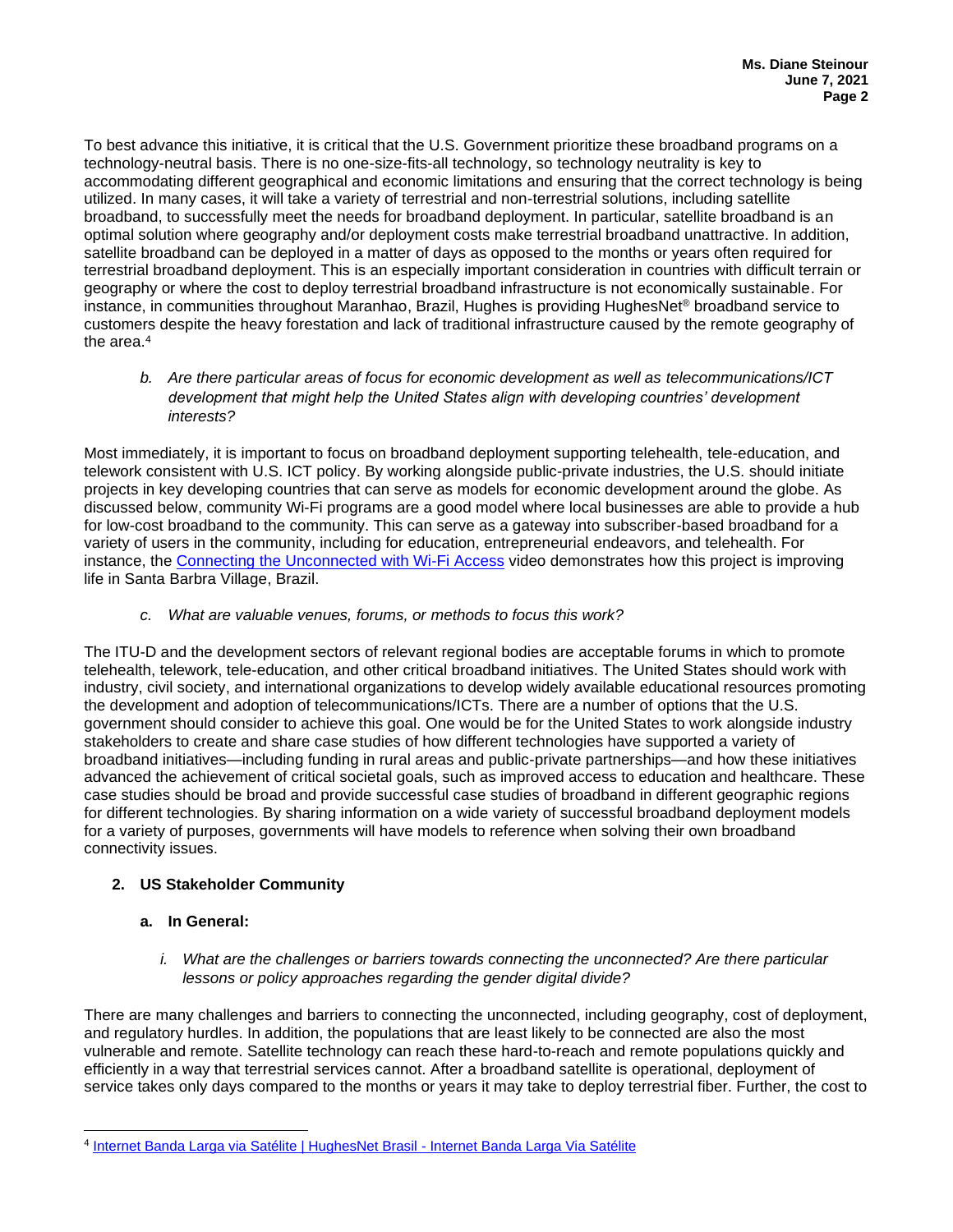deploy satellite in rural areas is dramatically cheaper than terrestrial facilities in the most rural and remote locations.

Satellite operators can help overcome challenges with adoption as well. As previously mentioned, satellite broadband offers the ability to provide Community Wi-Fi hubs in some of the most remote parts of a country. With Community Wi-Fi, a terminal is provided a specific amount of capacity that can then be purchased by others in the community, similar to a prepaid calling card. This provides a low-cost method of accessing broadband without requiring individuals to purchase a terminal or subscribe for long periods of time. However, as users have the opportunity to utilize broadband in this manner, they may build confidence in the use of broadband and find additional value. In this case, these users can make the decision to subscribe to broadband at home. This approach has shown to be successful in several markets, including Mexico, Russia, India, and Brazil and demonstrates how broadband deployment and accessibility issues can be overcome.

Support for programs (like community Wi-Fi) that allow access to broadband also helps to address the gender divide by offering women and other excluded individuals an opportunity to develop businesses and obtain education. As we have seen from micro-finance,<sup>5</sup> as women are able to work and bring in money to support their families, the quality of life in rural and remote areas increases. Broadband can be an important enabler in this area, and governments—working alone and in public-private partnerships as Hughes has done in Mexico and Brazil—can help address these economic and social divides.

Furthermore, for any option to work, policies must be enacted to ensure that there are no unnecessary regulatory barriers to entry. With regard to satellite broadband, it is critical that regulators enable the deployment on a cost-effective basis and with minimal barriers for VSAT terminals. In order to achieve this, regulators should adopt blanket licensing approaches for licensing VSAT terminals. In addition, regulators should only charge cost-based fees for licensing to match the actual amount of work it takes for licensing. This will prevent fees from one regulated area from subsidizing the costs incurred by the regulator for another area. This will help to ensure that simple licensing issues are not subsidizing the costs of more complicated ones and help remove barriers to entry.

## *ii. What types of activities or projects have been most successful in building capacities of developing countries towards increasing telecommunications/ICT development and inclusion?*

Hughes and its subsidiaries provide broadband service globally, particularly in some of the most remote and unserved areas.<sup>6</sup> As such, Hughes has first-hand knowledge of the challenges around adoption and deployment of telecommunications/ICT in parts of the world that need it most. As discussed above, one option that has been particularly useful in overcoming adoption issues has been Community Wi-Fi.<sup>7</sup> To be successful, this model relies on educating people within the community on the use of broadband. In addition, since Community Wi-Fi service is provided by local community members, such as retailers, they have an important economic stake in educating potential users. Using this model, Hughes has seen wide-spread Community Wi-Fi adoption. For example, in Russia, Community Wi-Fi hotspots reach more than 300,000 people in the "Far East, Siberia, Central, Ural and Caspian/Volga regions, where Internet access was previously unavailable or unaffordable."<sup>8</sup> In addition, in parts of Latin America, Hughes has partnered with Facebook to create Hughes Express Wi-Fi in order to bring Community Wi-Fi options to especially remote communities who would otherwise be unable to afford broadband services.<sup>9</sup>

*iii. How best can the U.S. government share its experiences and best practices on telecommunications/ICT deployment overcoming the digital divide, and other telecommunications/ICT developmental topics? In 2021? Longer term?*

<sup>5</sup> [The Impact of Microfinance on Women and Economic Development: A Client Study -](https://www.womensworldbanking.org/insights-and-impact/publications_impact-microfinance-women-and-economic-development-client-study/) Women's World Banking [\(womensworldbanking.org\)](https://www.womensworldbanking.org/insights-and-impact/publications_impact-microfinance-women-and-economic-development-client-study/)

<sup>&</sup>lt;sup>6</sup> "About Hughes," webpage, available at: <u>https://www.hughes.com/about-hughes</u>

<sup>7</sup> Community Wi-Fi: A New Approach to Closing the Digital Divide, White Paper, Available at[:Community-WiFi-H60313-](https://www.hughes.com/sites/hughes.com/files/2018-04/Community-WiFi-H60313-032918.pdf) [032918.pdf \(hughes.com\)](https://www.hughes.com/sites/hughes.com/files/2018-04/Community-WiFi-H60313-032918.pdf)

<sup>&</sup>lt;sup>8</sup> "Satellite-enabled Community Wi-Fi Solutions" webpage, Available at: Satellite-enabled Community Wi-Fi Solutions | **[HUGHES](https://www.hughes.com/solutions/community-wifi)** 

<sup>9</sup> Hughes Express Wi-Fi, webpage, Available at: [Hughes Express Wi-Fi from Facebook | Hughes](https://www.hughes.com/expresswifi)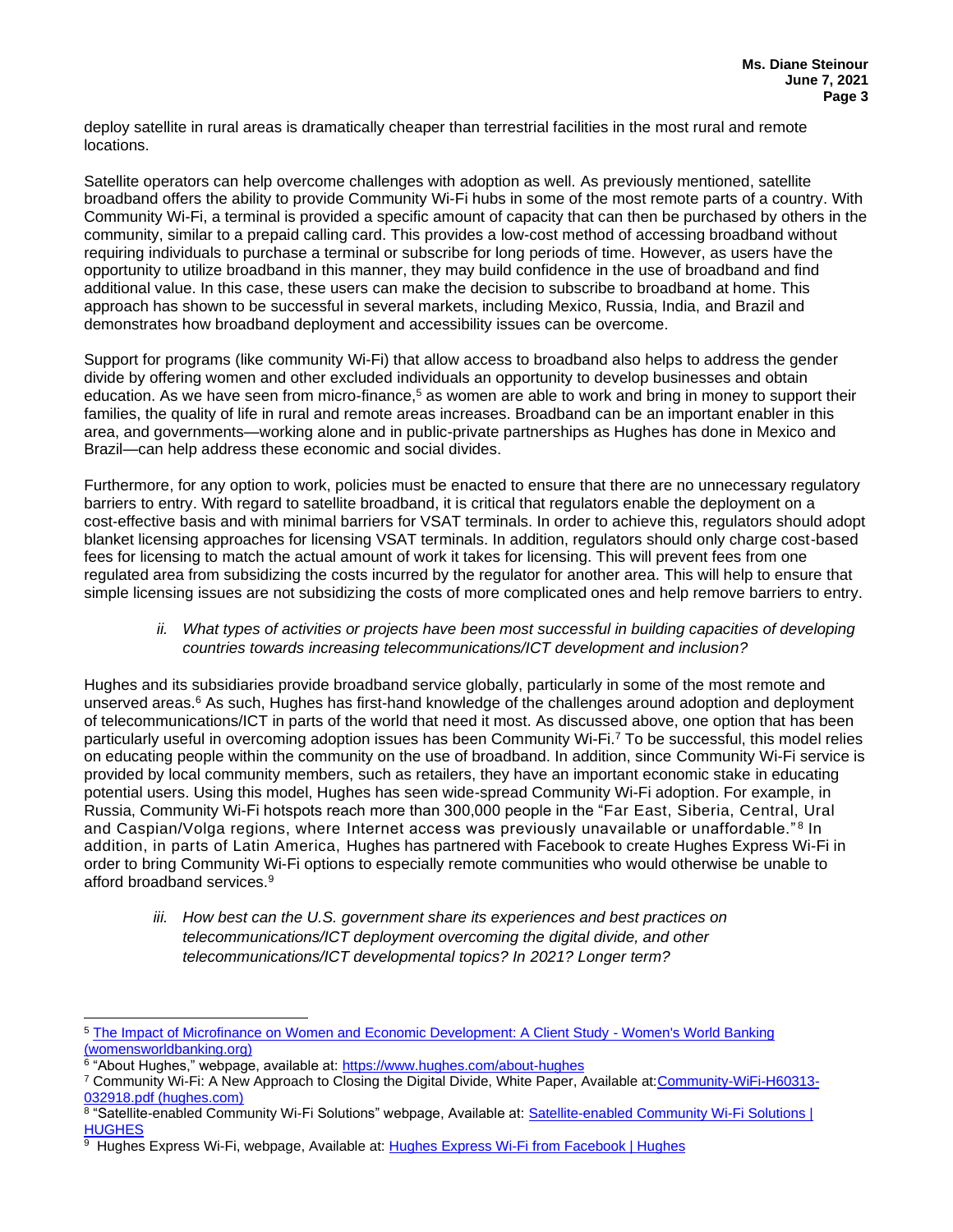The U.S. government should share its experiences and best practices on ICT development by establishing a publicly available online repository to efficiently educate regulators worldwide. This repository should be hosted by the FCC and be available for regulators to link to their own regulator's public repositories. This online repository should contain not only best practices but also web-based trainings and seminars on how to implement these best practices. For instance, a recorded seminar that discusses the pros and cons and the benefits/outcomes of a given project or policy implemented by a government would go a long way in providing education to regulators worldwide about what works and what does not. In addition, the repository should invite the private sector and other stakeholders to submit best practices from time to time and to participate in recorded seminars or roundtables. Doing so would provide a private sector perspective that can be invaluable in crafting policy. Given the U.S. government's role as a lead in telecommunications/ITC deployment, easy and open access for the public and regulators worldwide would greatly help in overcoming the digital divide for years to come.

# **b. For the ITU and WTDC-21:**

*i. How should we best engage U.S. stakeholders and ascertain their input before, during, and after the WTDC-21?*

Interactions within the U.S. WTD delegation and the opportunity for the industry to comment are two of the best ways to ascertain stakeholder input for WTDC-21. In addition, the U.S. government should hold townhalls for industry and civil society stakeholders to comment on or discuss possible actions or contributions prior to and after WTDC-21 to determine how effective the delegation was during WTDC-21 and how best to approach them in the future.

*ii. How can the U.S. government increase awareness or participation in WTDC-21 in order to help ensure concrete outcomes?*

The U.S. government should leverage universities, civil society, and trade associations to increase awareness and participation. By leveraging these types of organizations, the U.S. Government will consider a wide range of ideas and proposals from entities that may be unaware of how to participate in delegations. In turn, this would lead to more concrete and actionable outcomes.

- **3. Other**
	- *a. Are there other telecommunications/ICT development matters that stakeholders want to raise with the U.S. government?*

To be effective and reach the communities that are the most vulnerable and in need of telecommunications/ICT developments, the U.S. Government must ensure that any policy or initiative that is advanced globally is technology neutral and accounts for differences in economics and geography. To this end, the U.S. domestic policy must align with the policy goal of technology neutrality or the U.S. commitment to this goal will be called into question. While terrestrial wireline and wireless services may make sense economically in cities or high-density areas, the rural and hard-to-reach areas where buildout is either geographically impossible or economically infeasible, other solutions, such as satellite, may be a better option. Satellite is able to be deployed in a matter of days and does not require costly buildout like traditional terrestrial services, such as fiber. For instance, during the ongoing COVID-19 pandemic, Hughes was able to deploy service quickly to Tatum, OK—a town of 150 people whose closest library is more than 30 miles away—to ensure that students in the town who were forced into online schooling as the pandemic started would have broadband access and not fall behind.<sup>10</sup> Therefore, any policy or initiative should be technology neutral. Furthermore, the U.S. Government should advance the reduction of regulatory burdens worldwide, such as blanket VSAT licensing and cost-based fees, to enable more efficient and cost-effective broadband deployments.

<sup>&</sup>lt;sup>10</sup> "The Satellite Industry During the COVID-19 Pandemic," webpage, available at: **The Satellite Industry During The COVID-19** [Pandemic \(sia.org\)](https://sia.org/covid-19/)